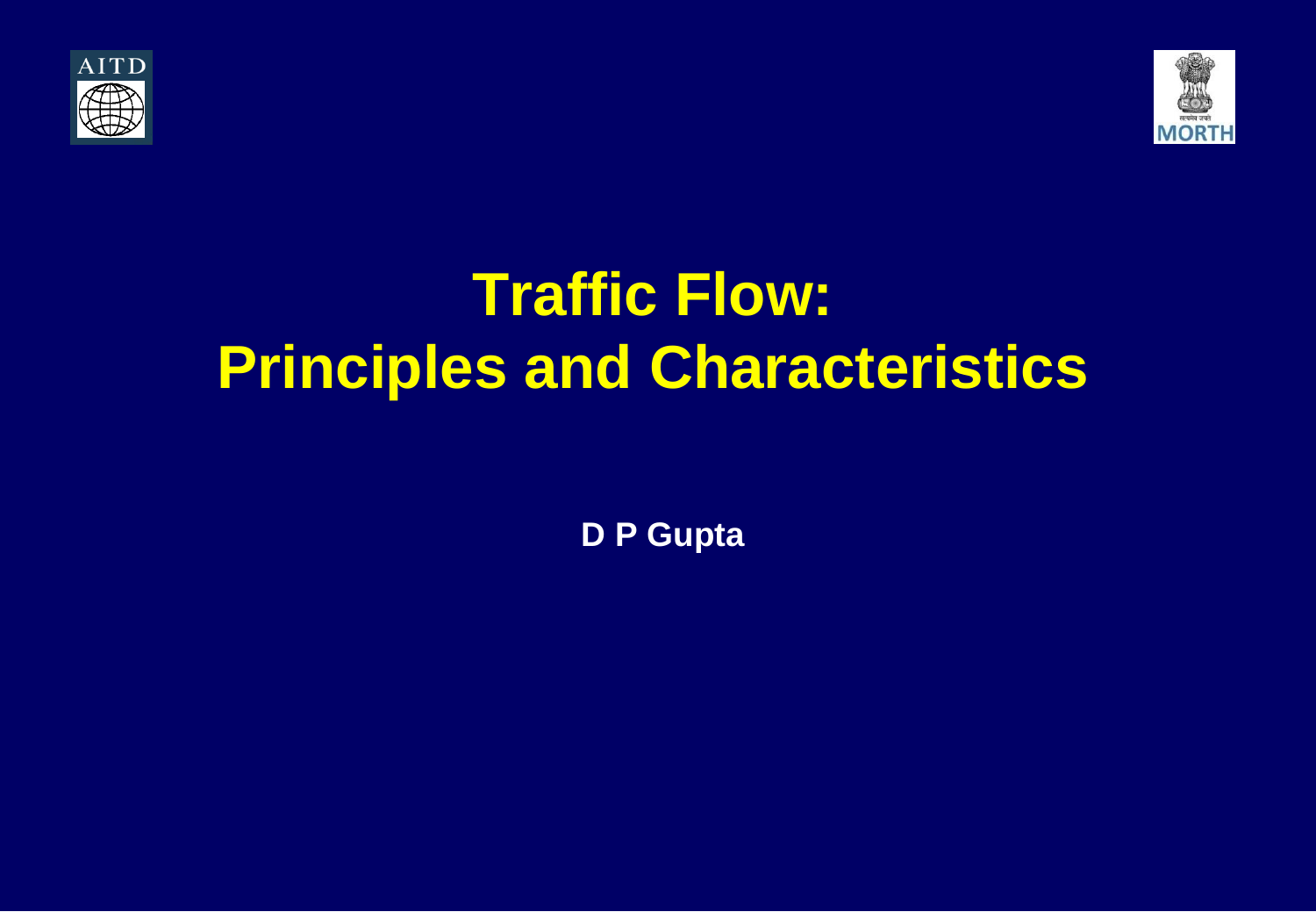## **Traffic Flow: Key Terms**

- **Density : Number of vehicles per km**
- **Speed : Number of km per hour (rate of motion in distance)**
- **Volume / Flow : Number of vehicles per hour (that pass a given point on a road)**
- **Flow = Density X Speed**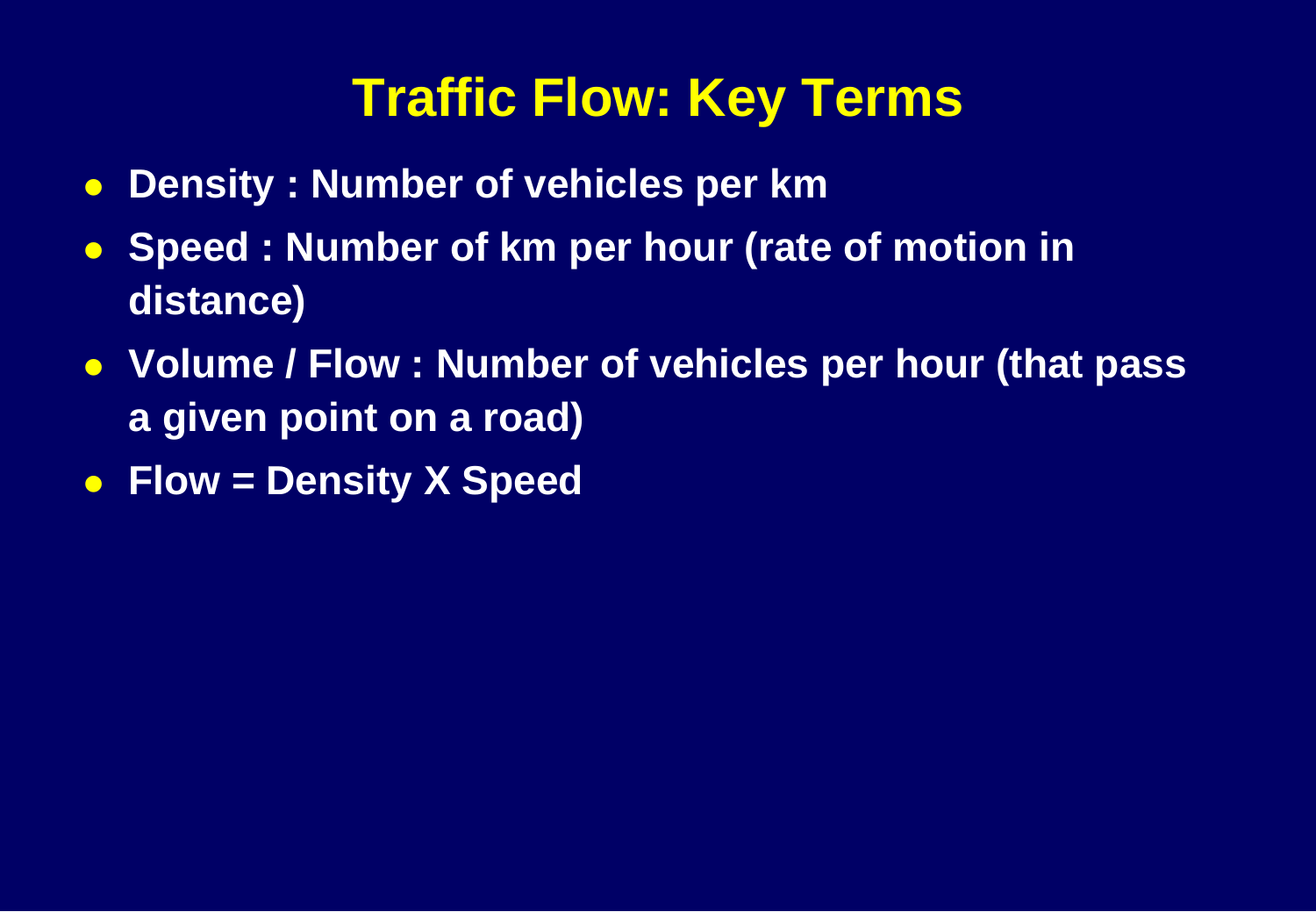

- **U<sup>f</sup> – Free Flow Speed when density is zero (also written as V<sup>f</sup> )**
- **k<sup>j</sup> – Jam Density when speed is zero**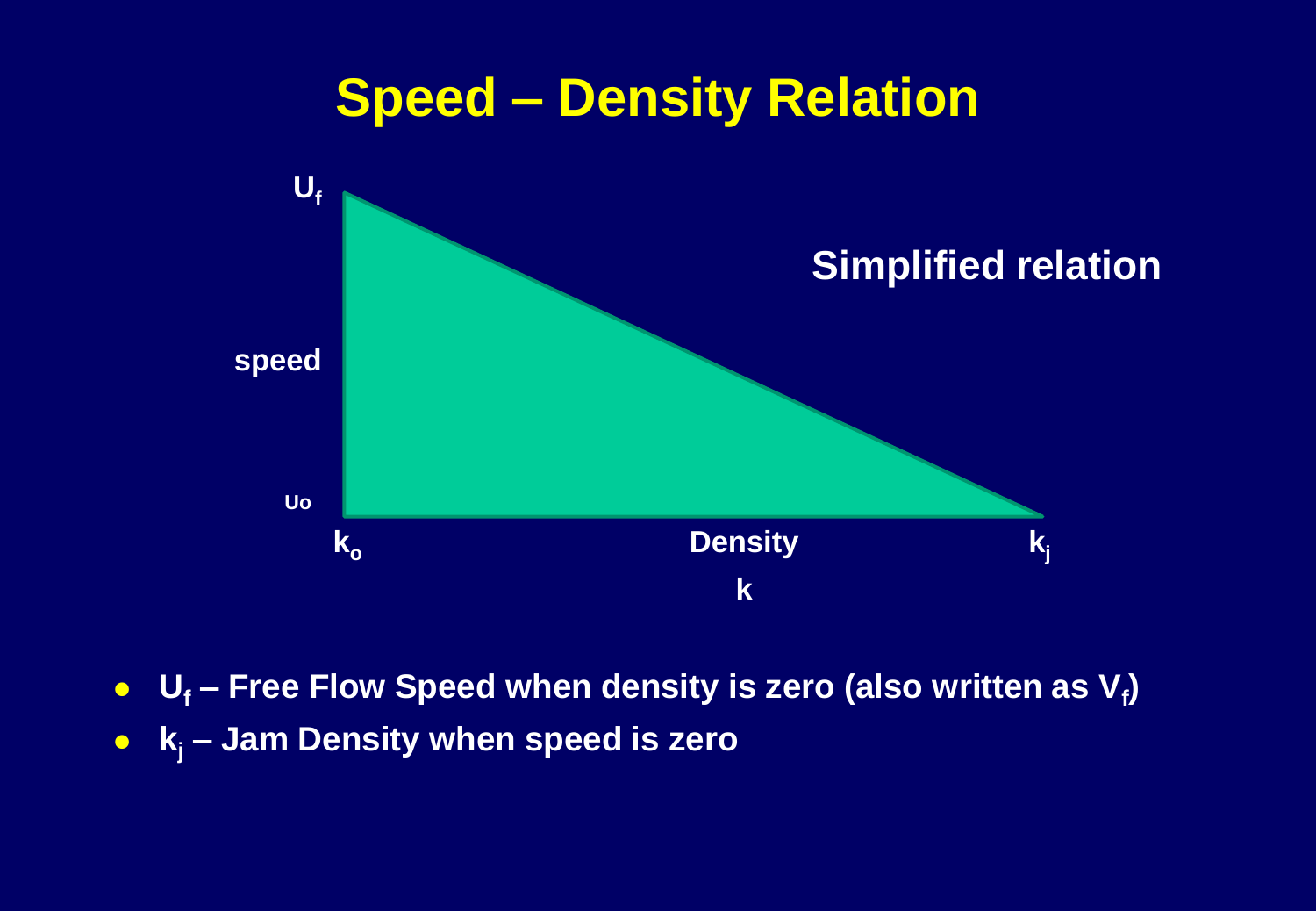## **Notions of Congestion and Capacity**



| <b>Capacity:</b> | Maximum number of vehicles that can reasonably be<br>expected to use the traffic facility in a given time period<br>under prevailing roadway, traffic and control conditions |
|------------------|------------------------------------------------------------------------------------------------------------------------------------------------------------------------------|
|                  | Service Volume: Maximum amount of traffic that can be accommodated                                                                                                           |
|                  | while maintaining the defined operating conditions is<br>termed the service volume for that level of service.                                                                |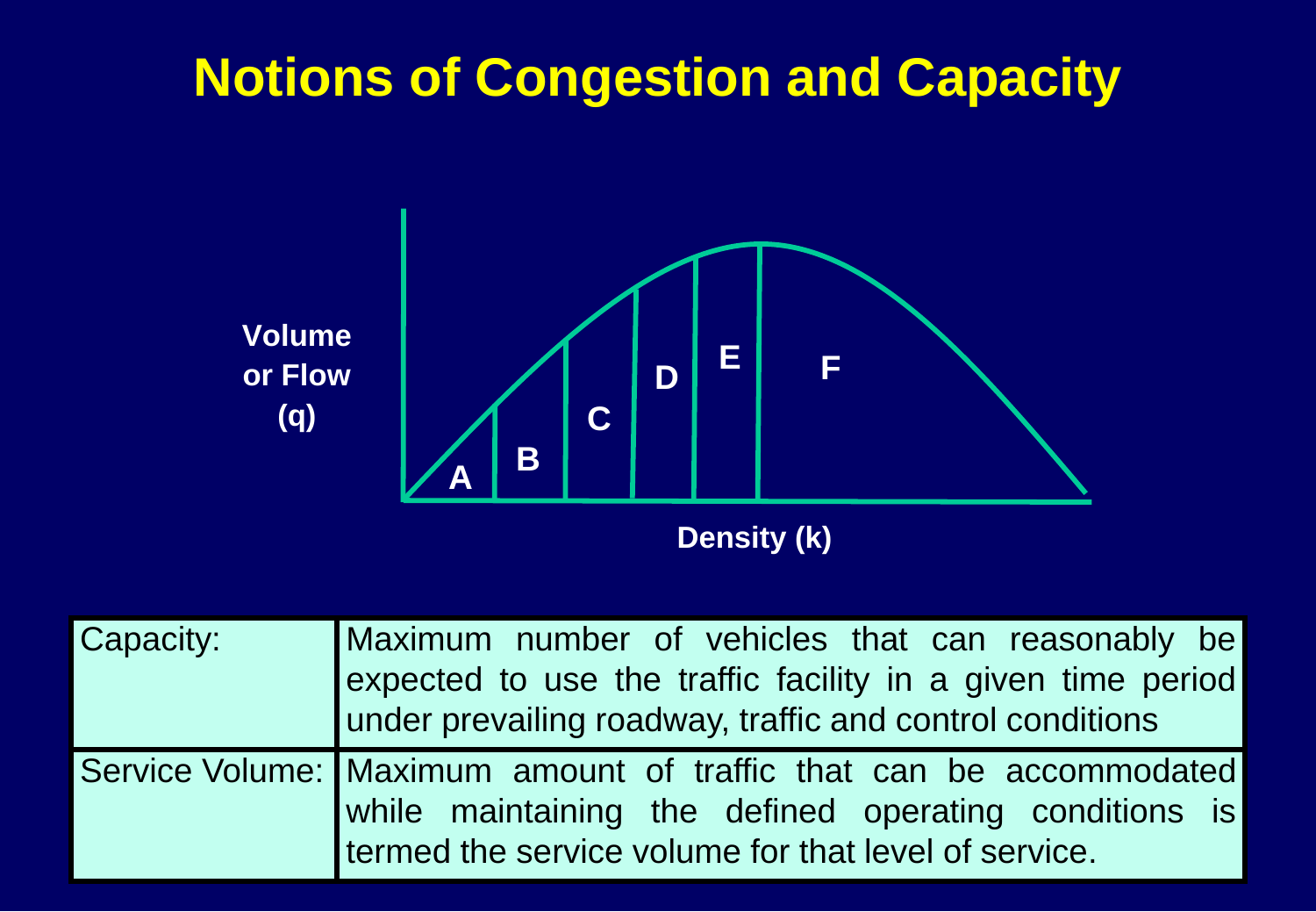## **Levels of Service on Highway Facility**

|   | <b>Level of service General operating conditions</b> |  |
|---|------------------------------------------------------|--|
| A | <b>Free flow</b>                                     |  |
| B | <b>Reasonably free flow</b>                          |  |
| C | <b>Stable flow</b>                                   |  |
| D | Approaching unstable flow                            |  |
| Е | Unstable flow                                        |  |
| F | Forced or breakdown flow                             |  |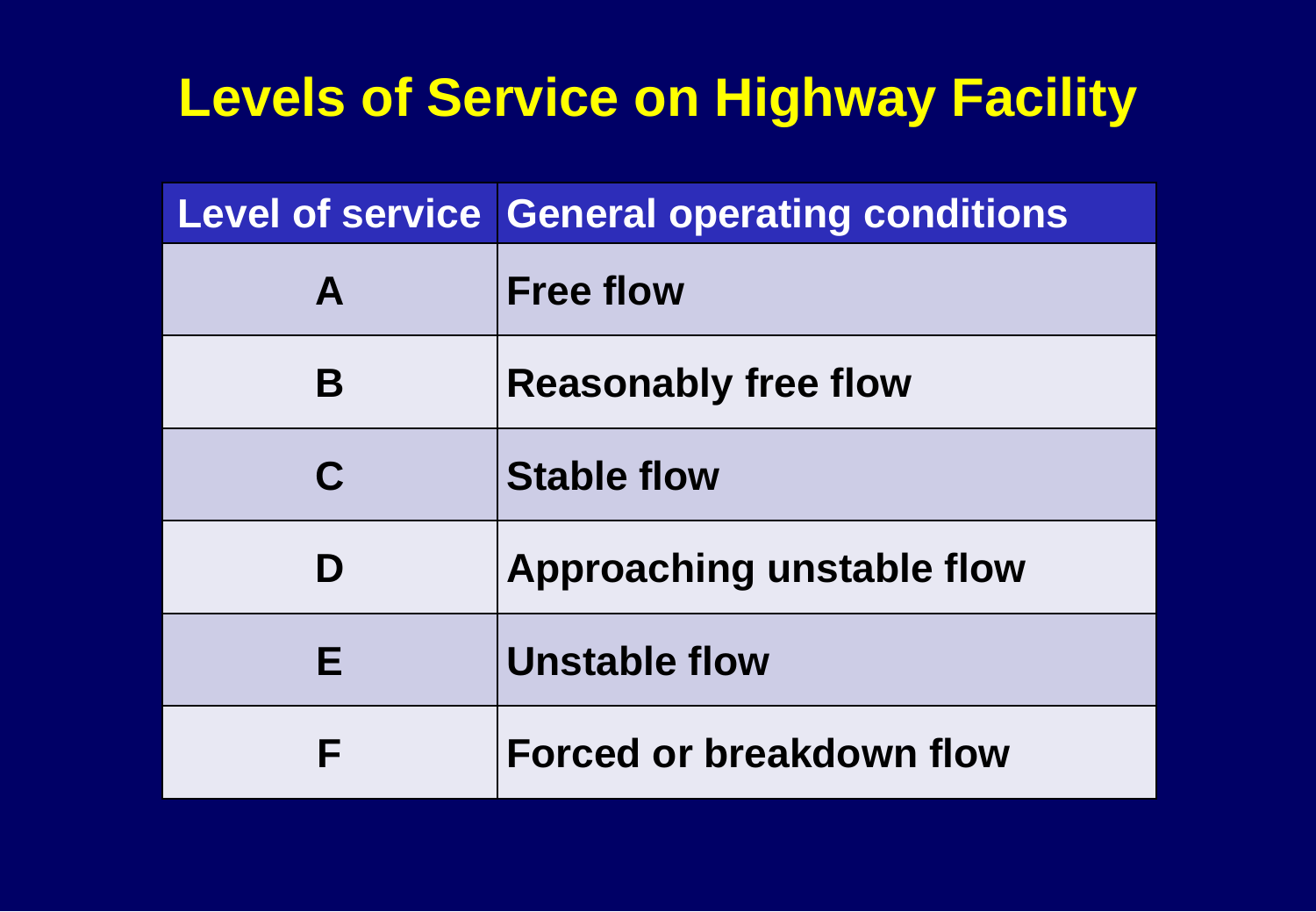### **Typical Illustration of LOS on Urban Roads**

| <b>LOS</b> | <b>Description</b>                                                                                                                                                                                                                                                                                                                                                             | <b>Illustration</b> |
|------------|--------------------------------------------------------------------------------------------------------------------------------------------------------------------------------------------------------------------------------------------------------------------------------------------------------------------------------------------------------------------------------|---------------------|
| LOS-A      | Represents a condition of free flow.<br>Individual drivers are virtually unaffected by<br>the presence of others in the traffic stream.<br>Freedom to select desired speeds and to<br>manoeuvre within the traffic stream is high.<br>The general level of comfort<br>and<br>convenience provided to the road users is<br>excellent.                                           | TO SION JUN         |
| LOS-B      | Represents a zone of stable flow, with the<br>drivers still having reasonable freedom to<br>select their desired speed and manoeuvre<br>within the traffic stream. The level of comfort<br>and convenience provided is somewhat less<br>than the Level of Service A, because the<br>presence of other vehicles in the traffic<br>stream begins to affect individual behaviour. | <b>TO SION JUN</b>  |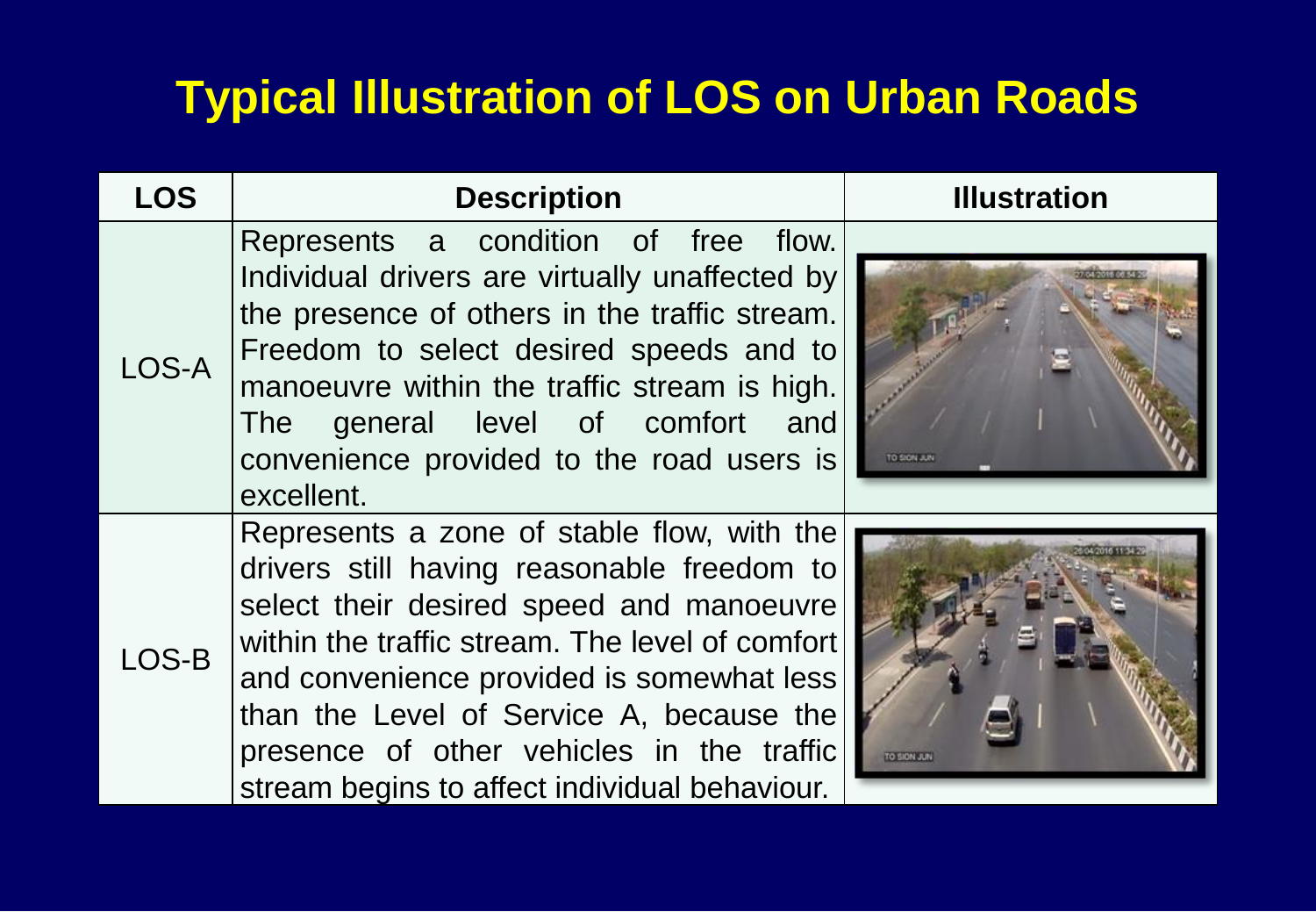#### **Typical Illustration of LOS on Urban Roads**

| <b>LOS</b> | <b>Description</b>                                                                                                                                                                                                                                                                                                                                                                                                                                                      | <b>Illustration</b> |
|------------|-------------------------------------------------------------------------------------------------------------------------------------------------------------------------------------------------------------------------------------------------------------------------------------------------------------------------------------------------------------------------------------------------------------------------------------------------------------------------|---------------------|
| LOS-C      | This also is a zone of stable flow but marks the<br>beginning of the range of flow in which the<br>operation of individual drivers starts getting<br>affected by interactions with others in the traffic<br>stream. The selection of speed is now affected<br>by the presence of others, and manoeuvring<br>within the traffic stream requires vigilance on<br>the part of the user. The general level of<br>comfort and convenience starts declining at<br>this level. |                     |
| LOS-D      | Represents the limit of stable flow, with<br>conditions approaching unstable flow. Due to<br>high density, the drivers are severely restricted<br>in their freedom to select desired speed and<br>manoeuvre within the traffic stream. The<br>general level of comfort and convenience is<br>poor. Small increase in traffic flow will usually<br>cause operational problems at this level.                                                                             |                     |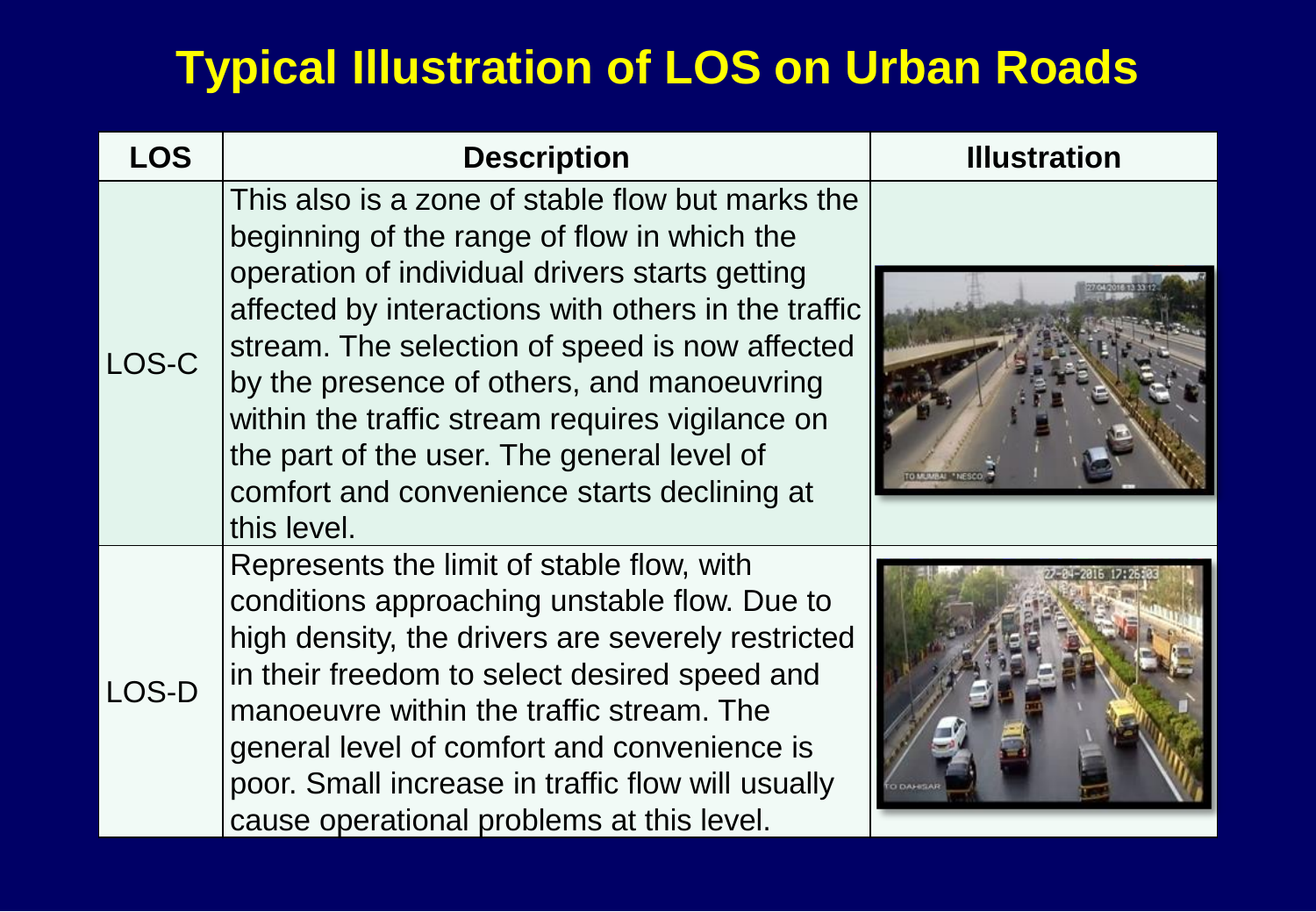#### **Typical Illustration of LOS on Urban Roads**

| <b>LOS</b> | <b>Description</b>                                                                                                                                                                                                                                                                                                                                                                                                                                                                                                                                                                                            | <b>Illustration</b> |
|------------|---------------------------------------------------------------------------------------------------------------------------------------------------------------------------------------------------------------------------------------------------------------------------------------------------------------------------------------------------------------------------------------------------------------------------------------------------------------------------------------------------------------------------------------------------------------------------------------------------------------|---------------------|
| LOS-E      | Represents operating conditions when traffic volumes are<br>at or close to the capacity level. The speeds are reduced<br>to a low, but relatively uniform value. Freedom to<br>manoeuvre within the traffic stream is extremely difficult<br>and is generally accomplished by forcing a vehicle to give<br>way to accommodate such manoeuvre. Level of comfort<br>and convenience is extremely poor, and driver's<br>frustration is generally high. Operations at this level are<br>usually unstable. Small increases in flow or minor<br>disturbances within the traffic stream will<br>cause<br>breakdowns. |                     |
| LOS-F      | Represents zone of forced or breakdown flow. This<br>condition occurs when the amount of traffic approaching a<br>point exceeds the amount which can pass it. Queues form<br>behind such locations. Operations within the queue are<br>characterized by stop and go waves, which are extremely<br>unstable. Vehicles may progress at a reasonable speed<br>for several hundred meters and may then be required to<br>stop in a cyclic fashion. Due to high volumes, break-down<br>occurs, and long queues and delays result.                                                                                  |                     |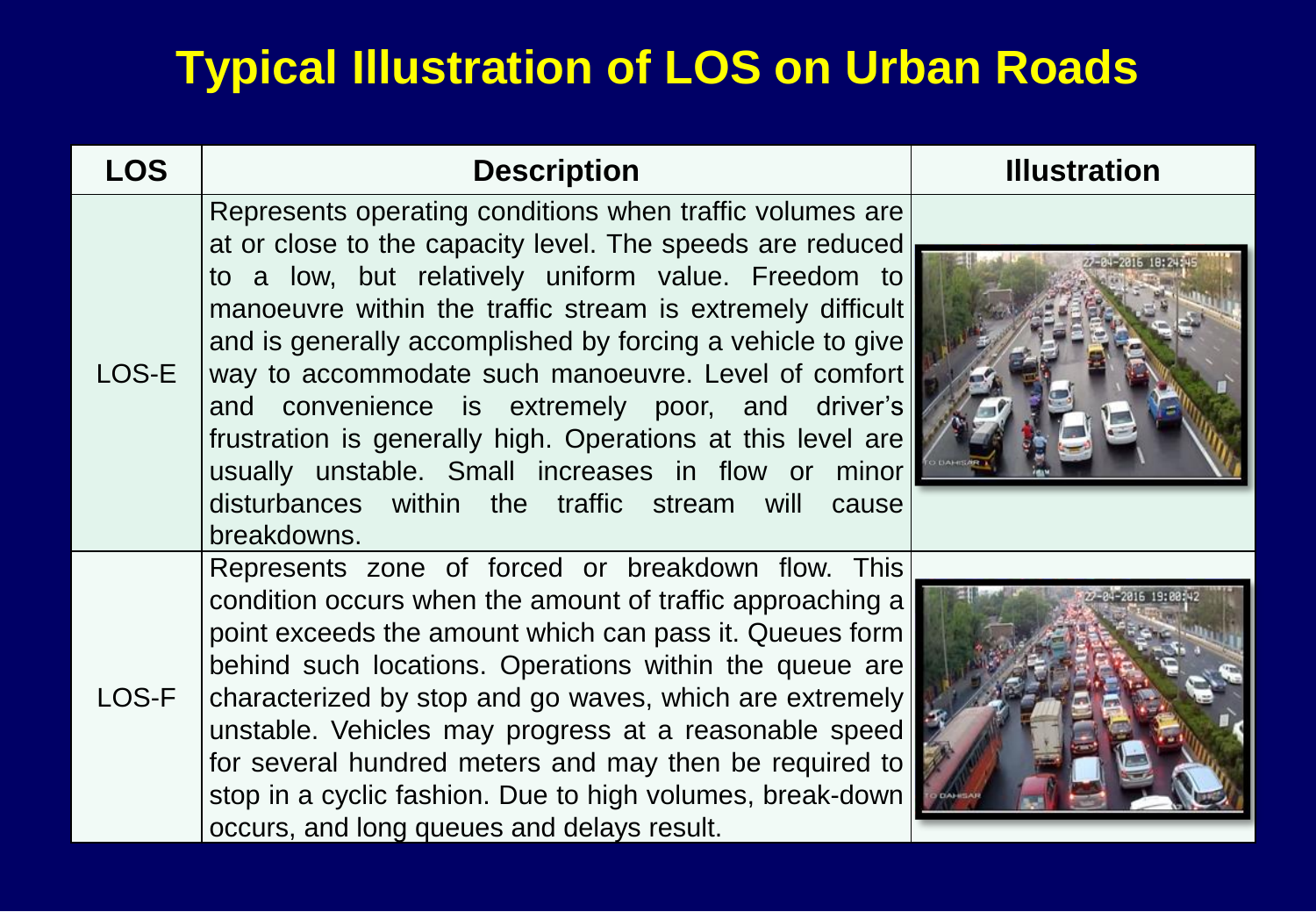# **Typical Volume: Capacity Ratios**

| <b>LOS</b>                                                     | <b>V/C Ratio</b> | <b>PCUs / hr per lane</b> |
|----------------------------------------------------------------|------------------|---------------------------|
| A                                                              | 0.25             | 500                       |
| B                                                              | 0.45             | 900                       |
| $\mathbf C$                                                    | 0.65             | 1300                      |
| D                                                              | 0.85             | 1700                      |
| Е                                                              | 1.00             | 2000                      |
| F                                                              | >1.00            |                           |
| Normally applicable for multi-lane highways and<br>expressways |                  |                           |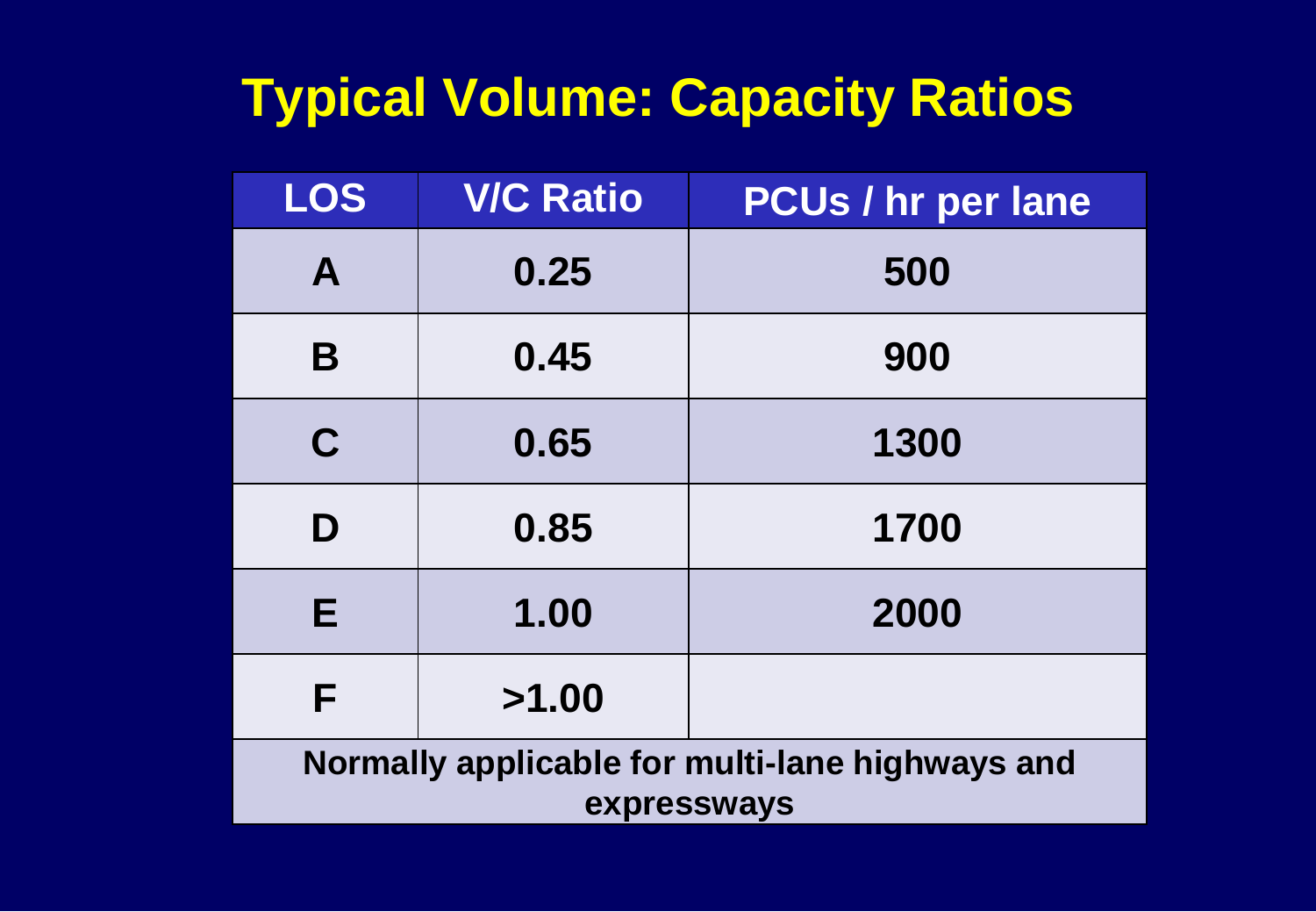#### **Two-Lane Roads**

**Capacity = LOS E = 2800 PCUs per hour (USA) LOS B = 0.45 x 2800 = 1260 PCUs per hour Suppose Peak Hour = 8 percent of average daily Daily volume at LOS B =**  $\frac{1260}{8} \times 100 = 15750$  **PCUs/day Say 15000 PCUs per day**

**In hill areas, normally half of such figures to account for effect of gradients and curvature.**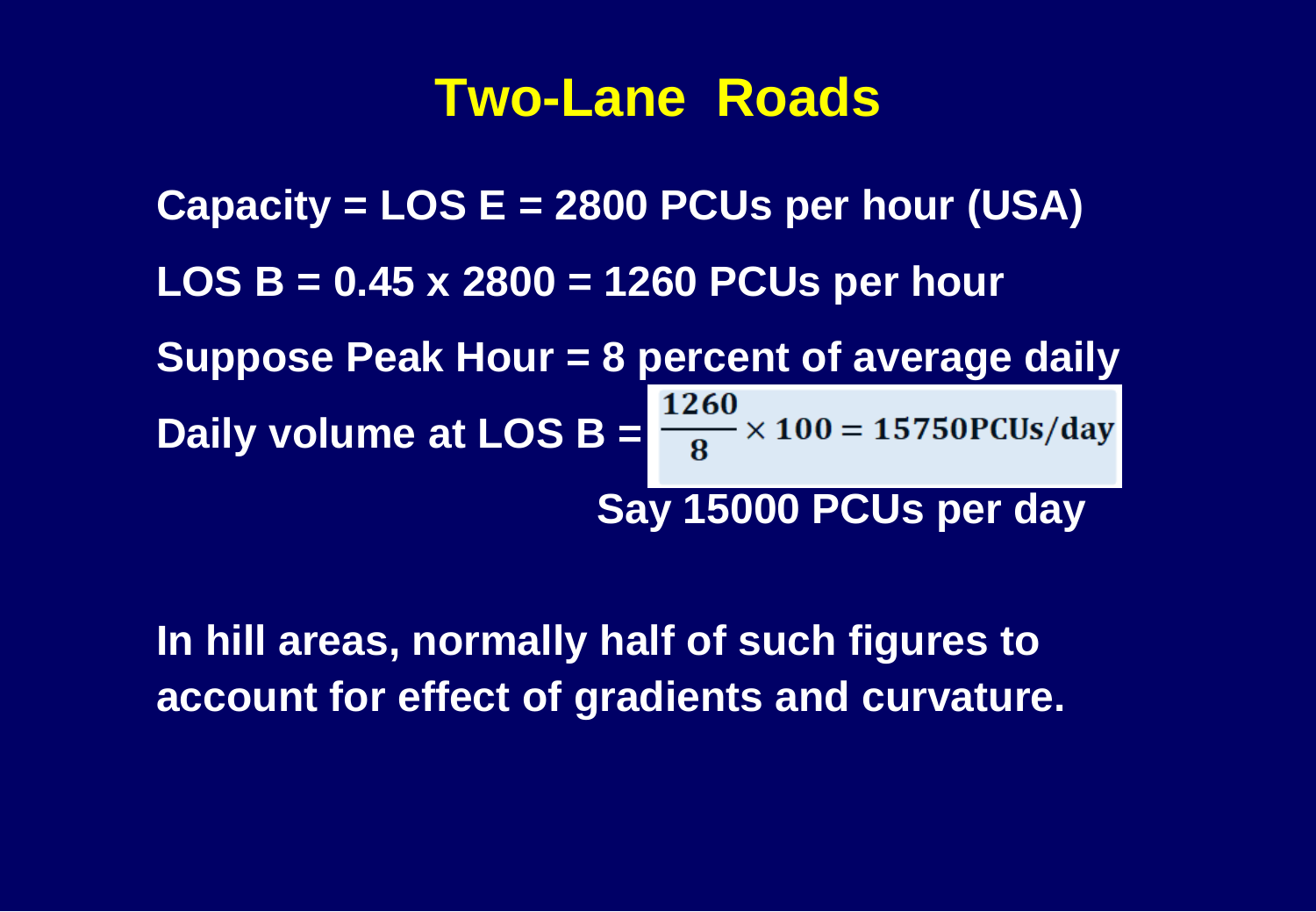#### **Four-Lane Roads**

- **Design service volume at LOS B = 900 x 4 = 3600 per hour**
- **Support it is 8% of Average Daily**

**Then Average Daily =**  $\frac{3600}{8}$  **x 100 = 45000 PCUs**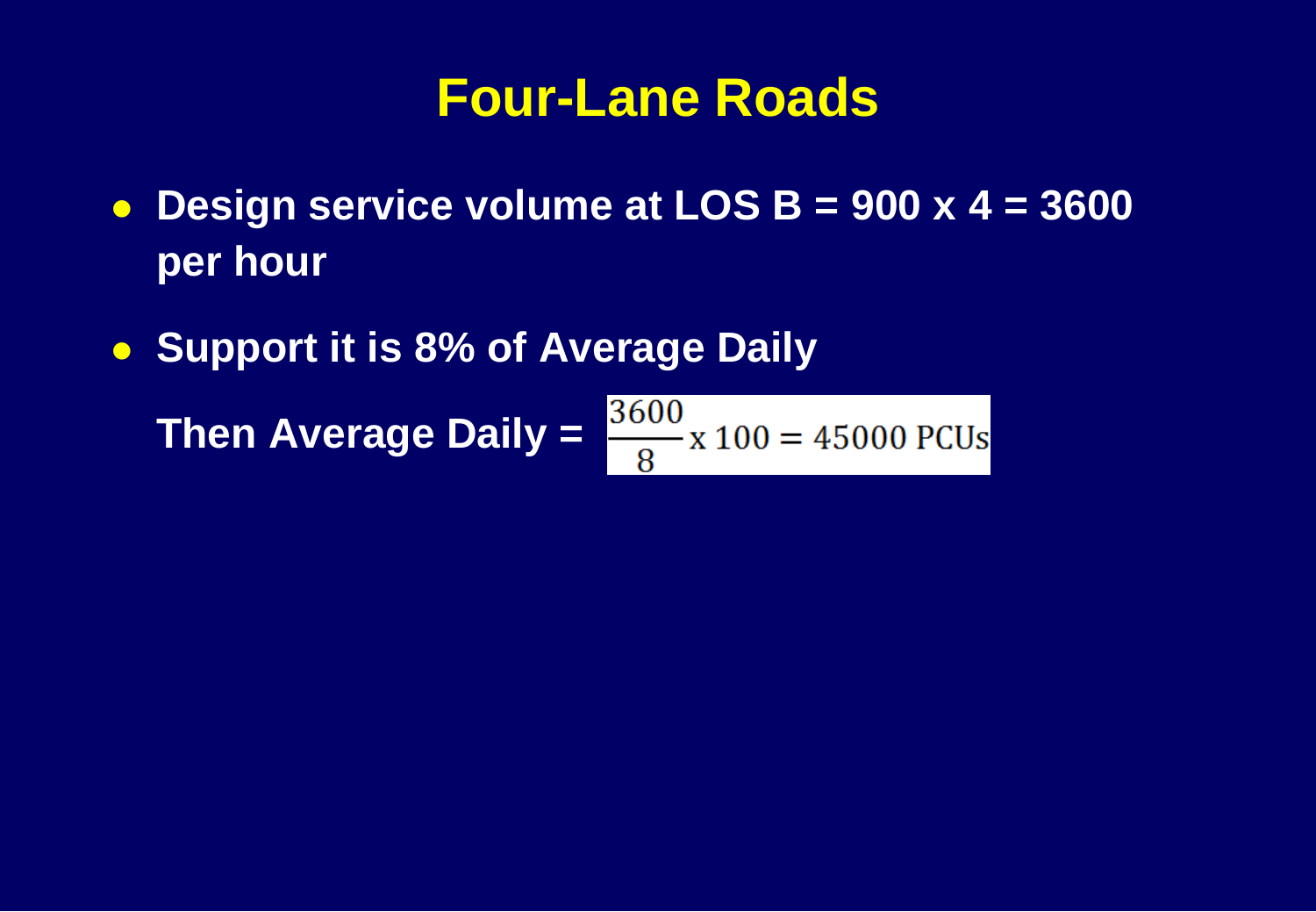### **Indo HCM: Capacity at LOS E**

- **Two Lane – 3100 PCU / hour**
- **Intermediate Lane – 2150 PCU / hour**
- **Single Lane – 800 PCU / hour**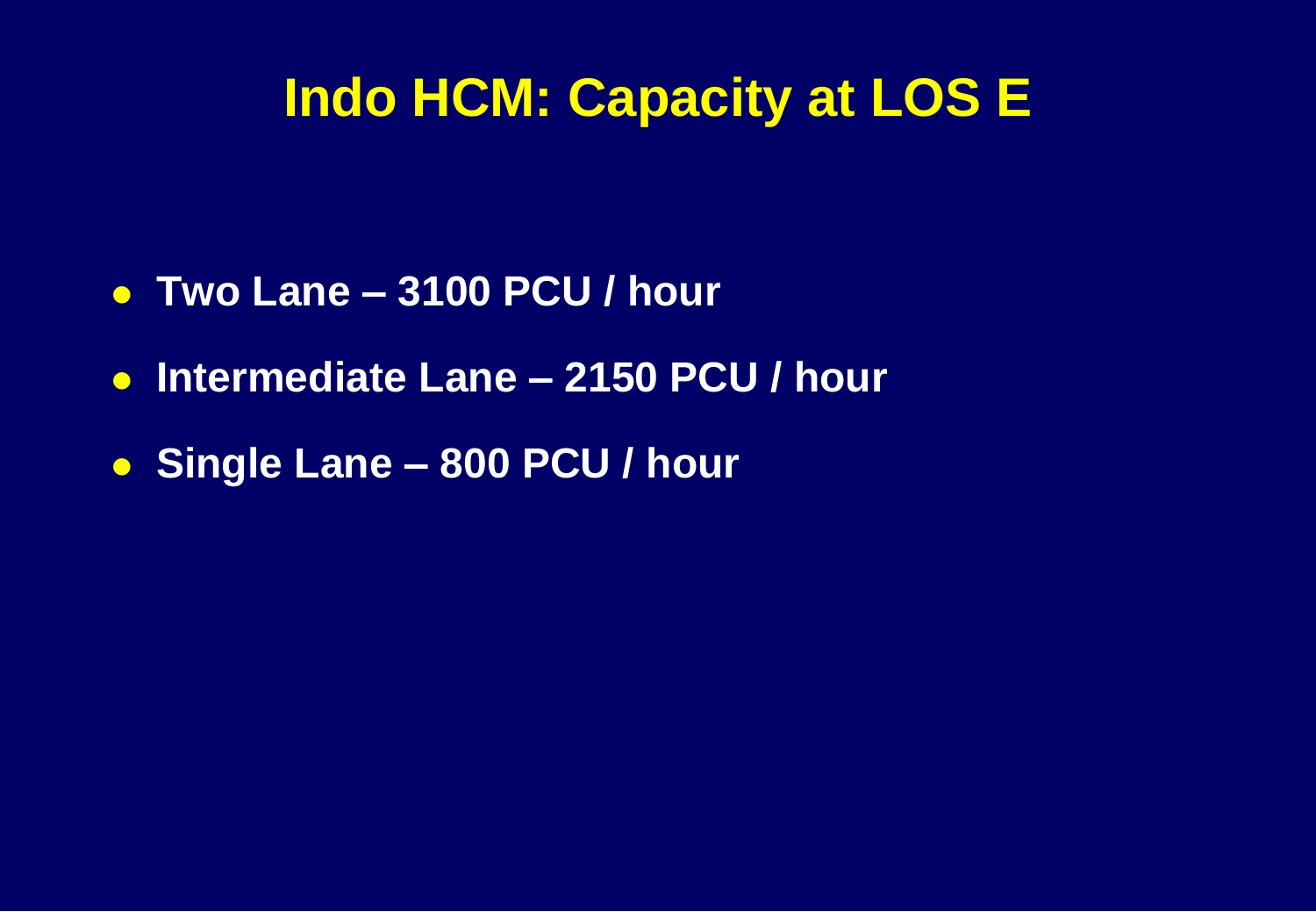# **Traffic Projections**

- **Economic growth of state**
- **Trends in increase of vehicle ownership / registration**
- **Start system of traffic counts on NHs, SHs (twice a year)**
- **Publish hour-wise data of traffic at toll plazas**
- **Developing states will show higher annual growth (Low PCI)**
- **Developed states will show lower annual growth (High PCI)**
- **We also need to undertake axle load surveys in respect of trucks and buses**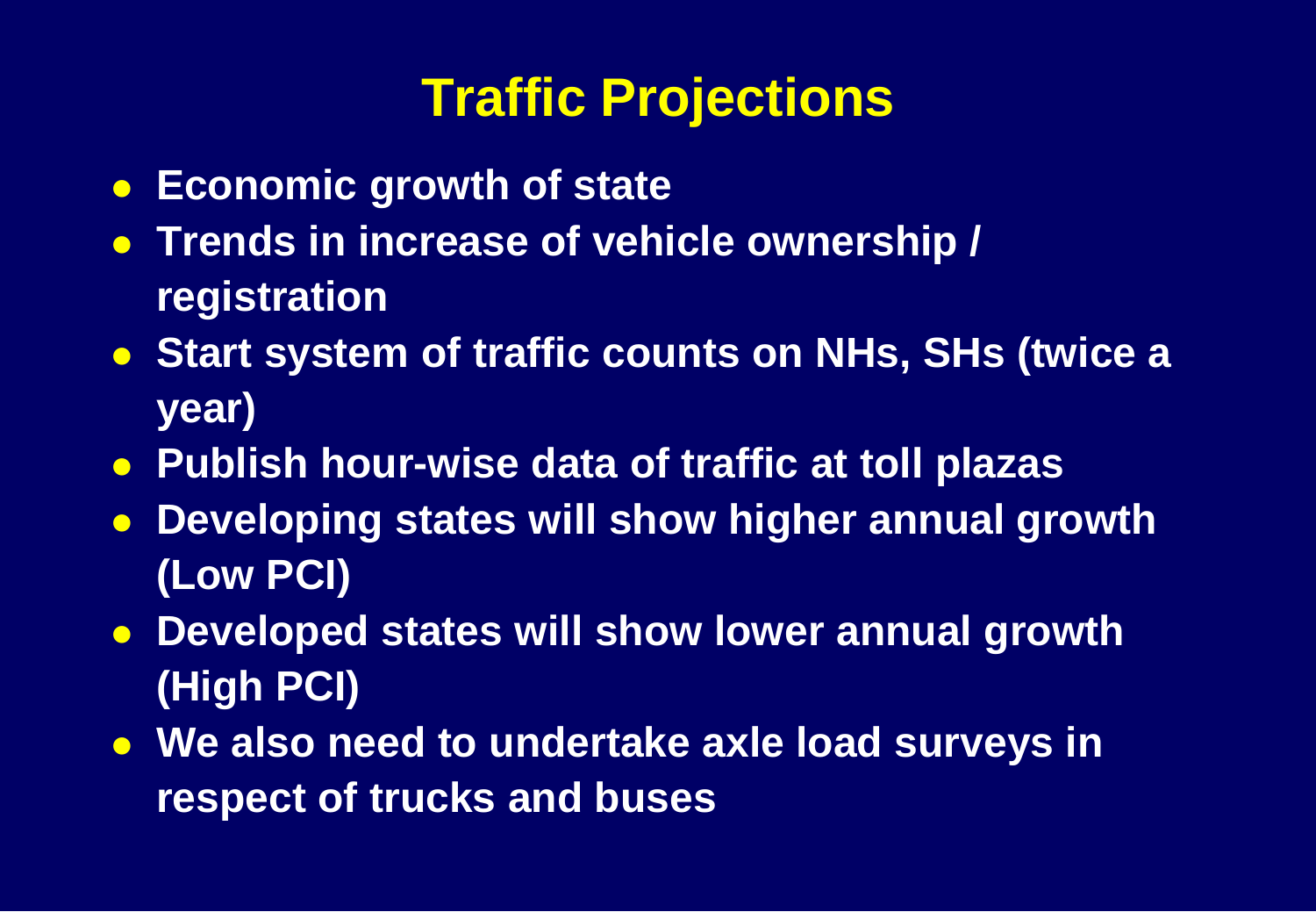#### **Access Management: Broad Principles (Some Thoughts)**

- **On NHs, SHs passing through urban areas**
	- **Option 1: Service roads / footpaths / cycle tracks depending upon abutting land use**
	- **Option 2: Bypass (with limited Entry / Exit)**
- **On multi-lane highways passing through non-urban areas**
	- **Option 1: Service roads**
	- **Option 2: Median openings (not less than 3 km apart)**
- **Develop expressways**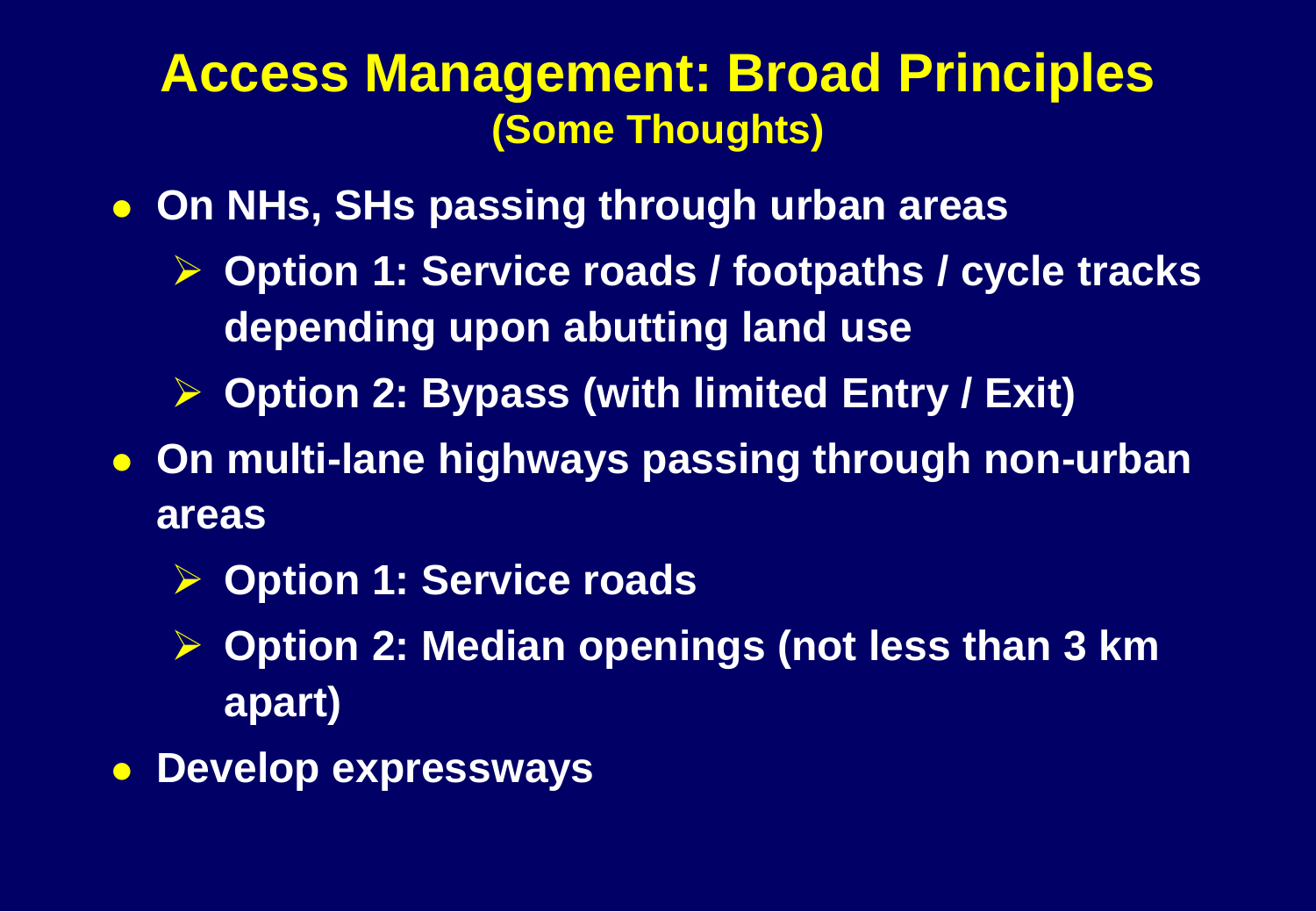### **Phased Development Approach (Cost-Effective Strategy)**

- **Provide Capacity** 
	- **Neither Too Much Too Early**
	- **▶ Nor Too Little Too Late**
- **Optimal Timing** 
	- **To achieve efficiency of investments**
	- **Example 5 To spur economic growth**
- **We need mobility but not at cost of safety**
	- **► So, we need to invest in safety**
	- **Side by side of investing in mobility**